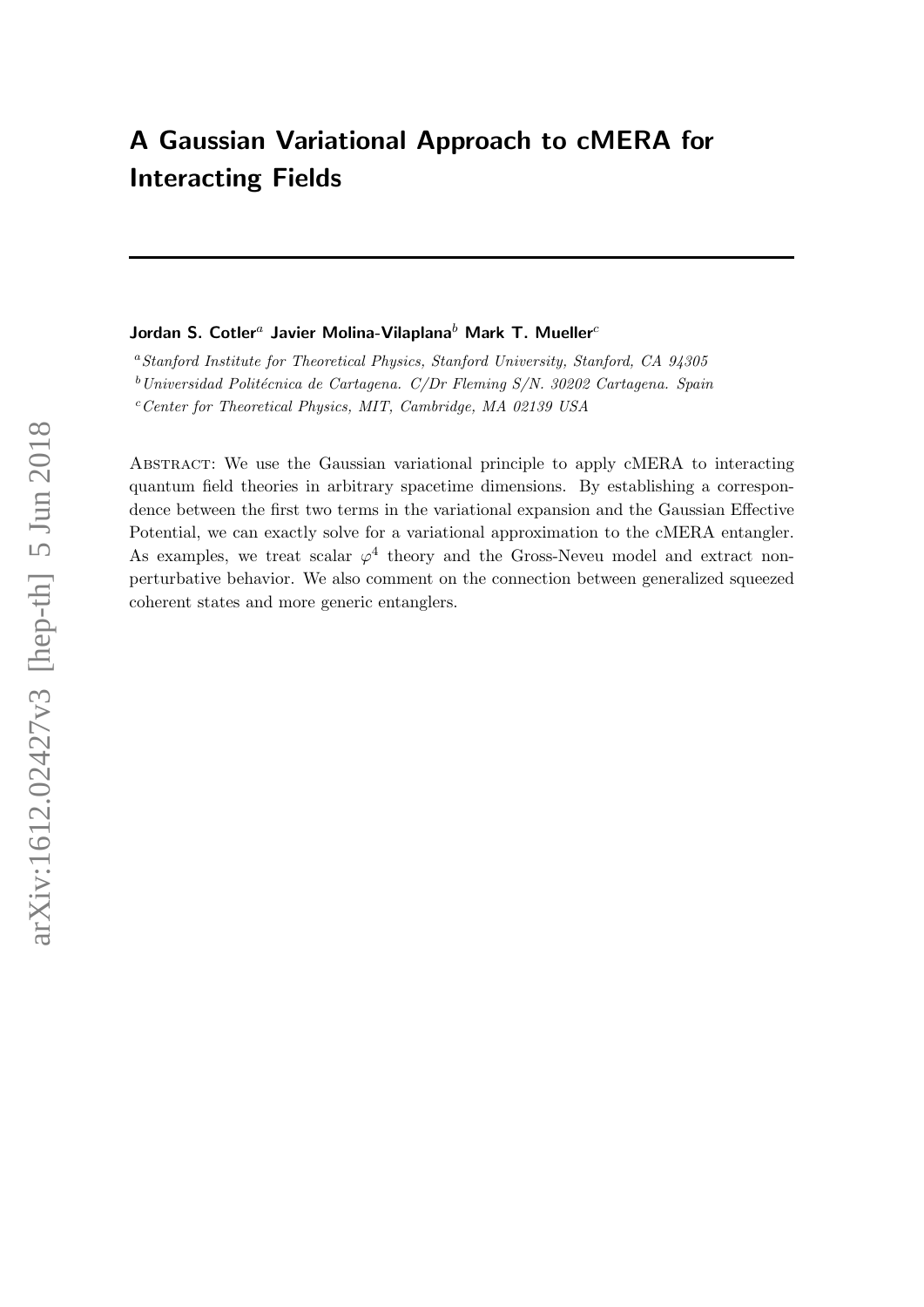## Contents

| 1 Introduction                             |                         |
|--------------------------------------------|-------------------------|
| 2 From MERA to cMERA.                      | $\bf{2}$                |
| 3 Quadratic entangler.                     | $\overline{\mathbf{4}}$ |
| Interacting scalar field theories.<br>3.1  | 4                       |
| 3.2 Interacting fermionic field theories.  | 6                       |
| 3.3 Comments on the Renormalization Group. | 7                       |
| Beyond quadratic order.<br>3.4             | 8                       |
| Discussion.<br>4                           | 9                       |
|                                            |                         |

## <span id="page-1-0"></span>1 Introduction

Tensor networks are a powerful tool for probing interacting many-body lattice systems. They represent classes of systematic variational ansatzes which can be used in the Rayleigh-Ritz variational principle to solve for an approximation of an interacting ground state. Methods also exist for determining excited states, finite temperature states, and timedependent states.

A notable example in the tensor network literature is the multiscale entanglement renormalization ansatz, or MERA  $[1-4]$ . This ansatz (or more accurately, class of ansatzes) provides a robust systematic variational approximation which has been demonstrated in many numerical studies  $[5-12]$  $[5-12]$ . The central insight of MERA is that it instantiates a modern version of Kadanoff's block spin renormalization group by creating states through building up entanglement correlations on a hierarchy of distance scales. In classic block spin renormalization, one considers the effective Hamiltonian of blocks of spins on a lattice by coarse graining the Hamiltonian of the original spins. This coarse graining procedure is iterated to capture the long-distance behavior of the system. Similarly, the MERA ansatzes efficiently parametrize the effective entanglement between spins, blocks of spins, blocks of blocks of spins, and so on.

It is natural to generalize MERA to continuum quantum field theories. However, the continuum generalization known as cMERA has had comparatively limited scope, having only been applied to non-interacting field theories [\[13–](#page-10-1)[15\]](#page-10-2). Furthermore, the standard cMERA ansatz lacks the generality of MERA, and has not been treated in any practical way as a systematic variational approximation like its lattice counterpart.

In this paper, we provide a first step towards applying cMERA to interacting QFT's in arbitrary spacetime dimensions. We connect the methods of cMERA to existing work on variational methods in QFT, and suggest new connections with multi-mode generalized squeezed coherent states appearing in the quantum optics literature.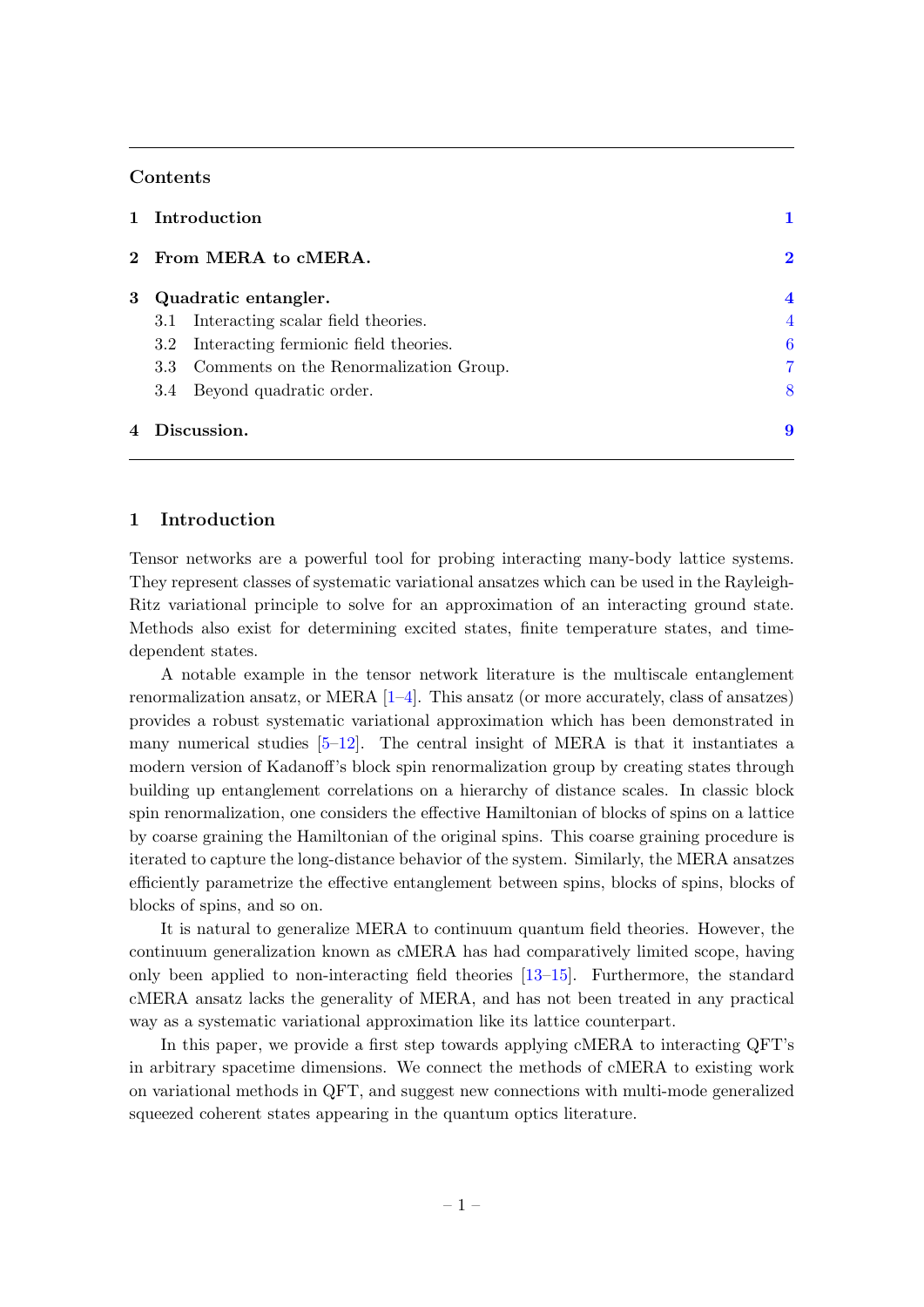#### <span id="page-2-0"></span>2 From MERA to cMERA.

To motivate the cMERA ansatzes, we first briefly review the MERA ansatz. Suppose we are given a simple IR state  $|\Psi_{IR}\rangle$  on a lattice, such as one with no entanglement that factorizes with respect to the lattice sites. We would like to modify this state by building up entanglement at progressively smaller distances so as to create an effective state  $|\Psi_u\rangle$ which captures correlations of the ground state of a Hamiltonian  $H$  at a scale  $u$  much less than the IR scale.

To create entanglement at each scale, we introduce the fine-graining isometries  $W_i$ and the entangler unitaries  $U_i$ . (In contexts where one instead flows from the UV to the IR, the Hermitian conjugates  $W_i^{\dagger}$  $U_i^{\dagger}$  and  $U_i^{\dagger}$  $i$  are used, and referred to as coarse-grainers and disentanglers.) A fine-graining isometry  $W_i$  embeds a state into a larger lattice, effectively introducing new UV degrees of freedom. In turn, an entangler unitary  $U_i$  locally entangles the new UV degrees of freedom with the embedded degrees of freedom. We construct the state  $|\Psi_u\rangle$  by

$$
|\Psi_u\rangle = U_u W_u \cdots W_1 U_1 W_0 U_0 |\Psi_{IR}\rangle, \qquad (2.1)
$$

namely through applying fine-graining and entangling operations in succession at progres-sively smaller distance scales [\[4\]](#page-9-2). It is convenient to think of the combination  $W_iU_i$  as implementing one step of the *entangling process*, which requires both  $U_i$  and  $W_i$  applied in succession. Then, we say that MERA performs the entangling process at successively smaller length scales.

MERA provides an efficient parametrization of the  $W_i$ 's and  $U_i$ 's, and allows one to economically minimize  $\langle \Psi_u|\hat{H}_u|\Psi_u\rangle$  with respect to those parameters, where  $H_u$  is the Hamiltonian at scale u. The state  $|\Psi_u\rangle$ , evaluated at the minimizing parameters, is then the variational approximation to the ground state of the system at scale u. But since  $|\Psi_u\rangle$ is built up hierarchically at different distance scales, the optimized ansatz also captures information about the entanglement of the ground state at all scales intermediate between  $u$  and the IR. Thus, while the variational principle minimizes the energy of the ansatz over short distance scales, the ansatz is hierarchically structured so that short-distance optimization leads to an accurate approximation of long-distance correlations.

The generalization to continuum QFT's is conceptually straightforward. We write [\[13–](#page-10-1)[15\]](#page-10-2)

<span id="page-2-1"></span>
$$
|\Psi_u\rangle = \mathcal{P} \exp\left[-i\int_{u_{\rm IR}}^u (K(u') + L) \, du'\right] |\Psi_{\rm IR}\rangle \tag{2.2}
$$

which contains the path-ordered exponential of the dilatation operator  $L$  (which is the continuum analog of redefining the lattice spacing) and the generator  $K(u')$  (which is the continuum analog of  $W_{u'}U_{u'}$ ). The path-ordering parameter u' corresponds to the indices of  $W_{u'}U_{u'}$ , and is related to the scale at which we are performing the entangling process. The entire path-ordered exponential is referred to as the entangler unitary. Conventionally, the generator  $K_{u'}$  is referred to as the cMERA entangler (or disentangler, depending on the direction of the RG flow we are performing), but this is unfortunate terminology:  $K_{u'}$  should really be called the *entangling processor* (or disentangling processor) since it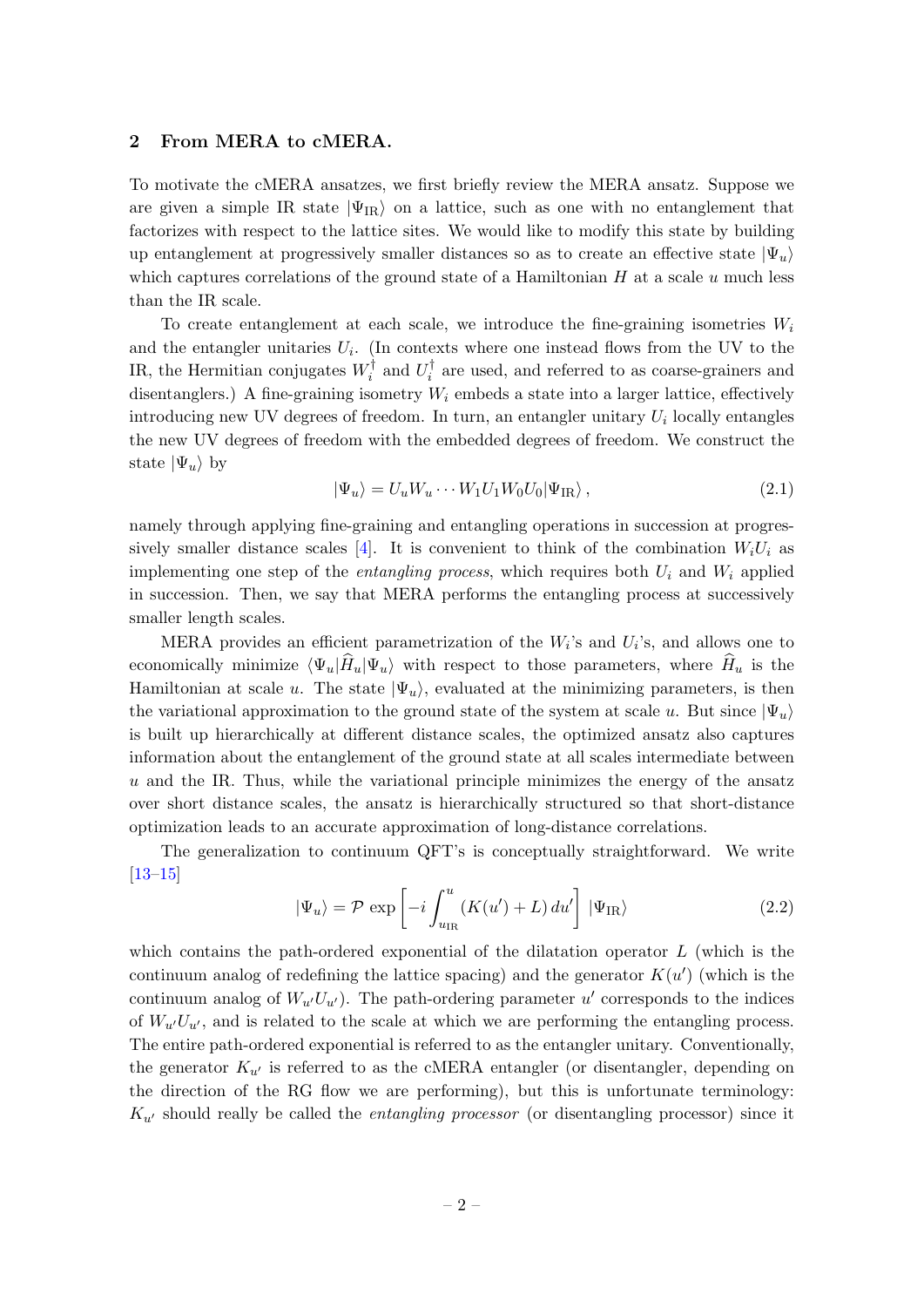corresponds to  $W_{u'}U_{u'}$  and not to  $U_{u'}$  alone. However, we will use the standard (albeit unfortunate) terminology of calling  $K_{u'}$  the "entangler" in this paper.

Since the dilatation operator  $L$  is fixed by the matter content of the QFT under consideration, the only variational parameters are those which parametrize  $K(u')$ . At a conceptual level, we are done – upon choosing the form of  $K(u')$  we can attempt to solve the variational problem for the ground state of an interacting continuum QFT. However, the art of variational methods lies in determining the particular form of the systematic variational approximation. More specifically, while we have chosen a powerful hierarchical structure for our ansatz due to the form of Eqn.  $(2.2)$ , it is impractical to optimize over all Hermitian operator functions  $K(u')$  and so we must choose a subspace (or sequence of subspaces) of Hermitian operator functions over which to optimize.

We will work with a QFT containing only one type of matter field, although the generalization to multiple matter fields is straightforward. Let  $[\phi(k), \pi(k')] = i \delta^d(k + k')$ and

$$
a_k = \sqrt{\frac{\omega_k}{2}} \phi(k) + \frac{i}{\sqrt{2\omega_k}} \pi(k) \tag{2.3}
$$

<span id="page-3-0"></span>
$$
a_k^{\dagger} = \sqrt{\frac{\omega_k}{2}} \phi(k) - \frac{i}{\sqrt{2\omega_k}} \pi(k)
$$
\n(2.4)

where we use the notation  $\omega_z := \sqrt{z^2 + m_0^2}$  with  $m_0$  being the bare mass. Notice that  $[a_k, a_k^{\dagger}]$  $_{k'}^{\dagger}$ ] =  $\delta^{d}(k - k')$ . For applying the cMERA ansatz in Eqn. [\(2.2\)](#page-2-1) to interacting QFT's in  $d+1$  spacetime dimensions, one can expand  $K(u')$  as

$$
K(u') = -\frac{i}{2} \int d^d k_1 \left( g_{1,0}(k_1; u') a_k^{\dagger} - \text{h.c.} \right)
$$
  
\n
$$
- \frac{i}{2} \int d^d k_1 \int d^d k_2 \left( g_{2,0}(k_1, k_2; u') a_{k_1}^{\dagger} a_{k_2}^{\dagger} + g_{1,1}(k_1, k_2; u') a_{k_1}^{\dagger} a_{k_2} - \text{h.c.} \right)
$$
  
\n
$$
- \frac{i}{2} \int d^d k_1 \int d^d k_2 \int d^d k_3 \left( g_{3,0}(k_1, k_2, k_3; u') a_{k_1}^{\dagger} a_{k_2}^{\dagger} a_{k_3}^{\dagger} + \cdots - \text{h.c.} \right)
$$
  
\n
$$
- \cdots
$$
\n(2.5)

where we will optimize over the variational functions  $g_{i,j}$ . (Of course, one could instead expand  $K(u')$  in  $\phi(k)$  and  $\pi(k)$  with related variational functions.) Note that in previous work as well as in this paper,  $K(u')$  is approximated as at most quadratic in creation and annhilation operators  $[13-15]$  $[13-15]$  (i.e., truncating Eqn.  $(2.5)$  after the first two lines) which can be viewed as the first few terms in a systematic expansion of  $K(u')$ . Let us provide a physical interpretation of the expansion. In Eqn. [\(2.5\)](#page-3-0), we see that the quadratic terms are responsible for generating particle pair correlations as a function of scale, whereas the cubic terms generate particle triplet correlations as a function of scale, and so on. Thus, truncating Eqn.  $(2.5)$  at order n in the creation and annihilation operators means the truncated ansatz generates at most n-tuplet correlations at each scale.

It is clear that if we wish to describe the ground state of free field theory within the cMERA framework, then it is sufficient to truncate the expansion in Eqn. [\(2.5\)](#page-3-0) at quadratic order, since a free theory is fully characterized by its connected 2-point functions. Indeed,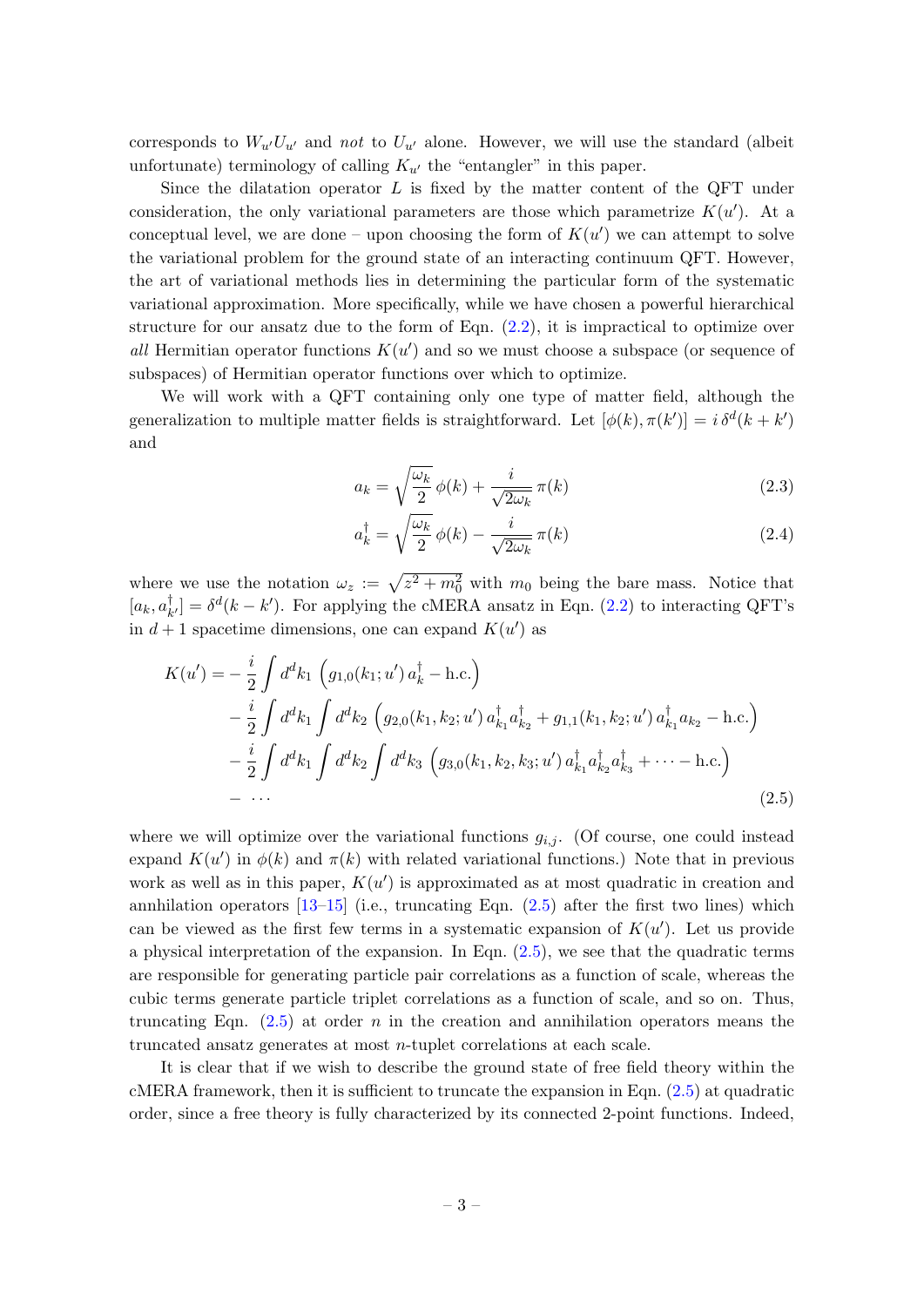previous work on cMERA has only dealt with describing free fields using the quadratic form of  $K(u')$ . In the remainder of this paper we develop techniques for *analytically* solving the quadratic cMERA ansatz for interacting continuum QFT's in arbitrary dimensions. We also speculate on techniques to move beyond quadratic order.

#### <span id="page-4-0"></span>3 Quadratic entangler.

#### <span id="page-4-1"></span>3.1 Interacting scalar field theories.

For the moment, let us work with relativistic, real scalar field theories with a mass gap. Such theories flow to free fields in the IR, and thus their IR ground states are exactly Gaussian wavefunctionals. We will minimize the expectation value of a Hamiltonian  $\hat{H}_u$  with respect to ansatz wavefunctionals  $|\Psi_u\rangle$  which all have 1-point function  $\langle \Psi_u|\hat{\phi}(x)|\Psi_u\rangle = \overline{\phi}(x)$ . In the case  $\overline{\phi}(x) = 0$ , we are finding a variational approximation to the ground state of  $\widehat{H}_u$  (if there is no spontaneous symmetry breaking). Otherwise, for non-zero  $\overline{\phi}(x)$ , we are finding a variational approximation to the lowest-energy state of the theory with 1-point function  $\phi(x)$ , which is an *interacting* excited state. Furthermore, optimizing over a class of states with fixed 1-point function gives us access to a variationally determined effective action  $\Gamma[\phi(x)]$  which generates correlation functions [\[16\]](#page-10-3). In the remainder of this paper, we will consider the case that the  $\overline{\phi}(x) = \overline{\phi}$  is constant, since our theories will be translationinvariant.

Letting  $|\Omega\rangle$  be the scale-invariant IR state defined by [\[14\]](#page-10-4)

<span id="page-4-3"></span><span id="page-4-2"></span>
$$
\left(\sqrt{C}\left(\phi(k) - \overline{\phi}\,\delta^d(k)\right) + \frac{i}{\sqrt{C}}\,\pi(k)\right)|\Omega\rangle = 0 \quad \text{for all } k\,,\tag{3.1}
$$

where C is a constant to be determined later, and  $\langle \Omega | \hat{\phi}(x) | \Omega \rangle = \overline{\phi}$ , we can write down the most general cMERA ansatz with relativistic invariance that produces a translationinvariant 2-point function  $G(k)$ . Truncating the entangler to quadratic order in creation and annihilation operators and working in the interaction picture with respect to the dilatation operator, we obtain the cMERA ansatz wavefunctional

$$
\Psi_{u}^{\text{scal.}}[\phi] = \langle \phi | e^{-i u L} \mathcal{P} e^{\frac{1}{2} \int_{u_{\text{IR}}}^{u} du'} \int d^d k \left( g(ke^{-u'}; u') a_k^{\dagger} a_{-k}^{\dagger} - g^*(ke^{-u'}; u') a_k a_{-k} \right) + \overline{\phi} \sqrt{\frac{\omega_0}{2}} (a_0 - a_0^{\dagger}) |\Omega \rangle
$$
  
= 
$$
[\det(2\pi G)]^{-1/4} e^{-\frac{1}{4} \int^{\Lambda} d^d k \int^{\Lambda} d^d k'} (\phi(k) - \overline{\phi}) G^{-1}(k; u) (\phi(-k) - \overline{\phi})
$$
(3.2)

where the distance scale profile  $g(k, u)$  factorizes as  $g(k; u) = \chi(u) \cdot \Theta(|k|/\Lambda)$  and  $\Theta$  is the Heaviside step function which implements a high-frequency cutoff at scale Λ. Although we will work with a hard cutoff, the analysis generalizes simply for a soft cutoff function. Let us unpack Eqn.  $(3.2)$ . We have not included the number operator in the quadratic entangler ansatz since this will only contribute an overall phase. The top line of the equation shows that the ansatz is a squeezed coherent state, with a multi-mode squeeze operator parametrized by  $g(k; u')$  integrated over distance scales u'. The bottom equation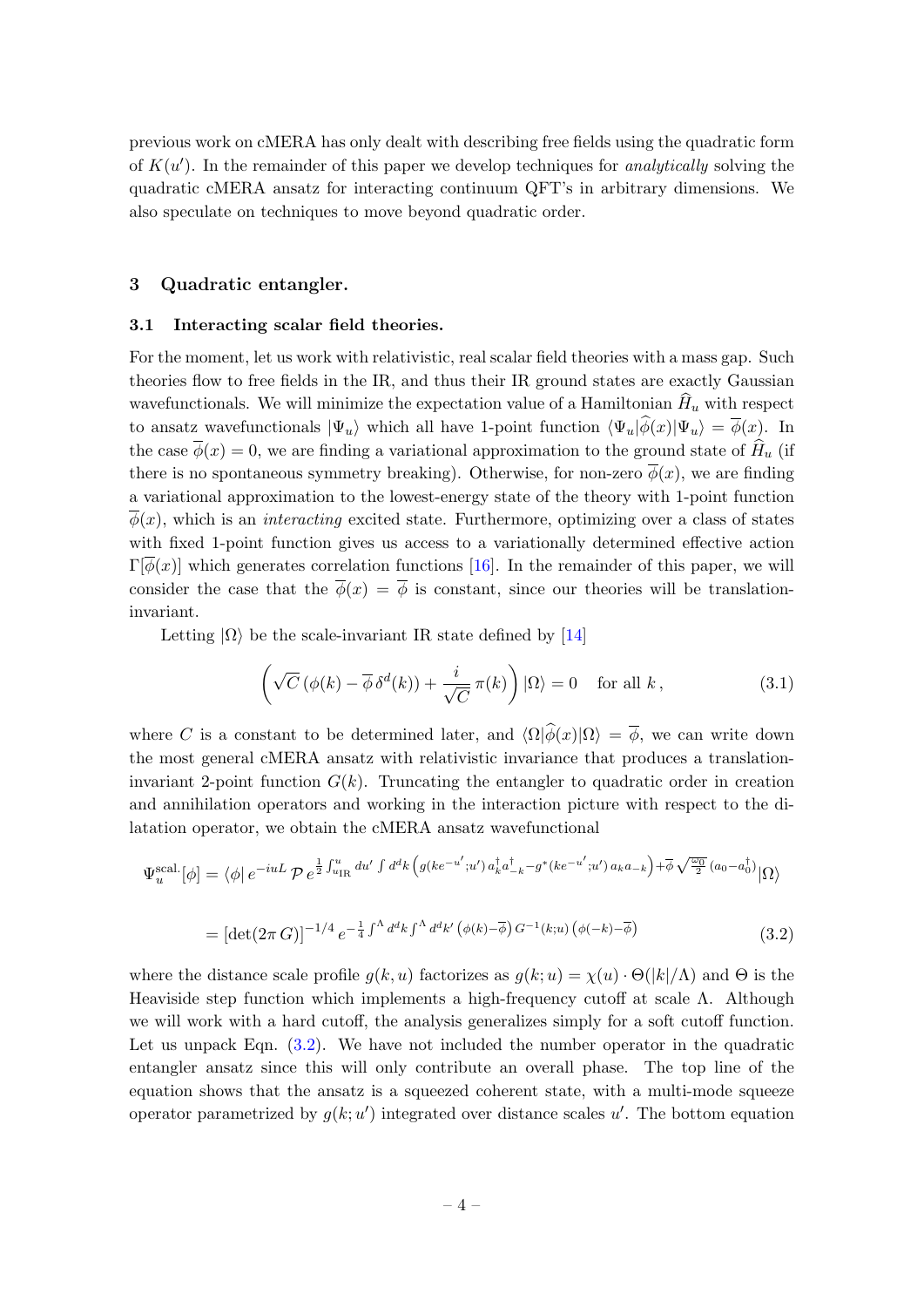asserts that the cMERA ansatz is equivalent to a Gaussian wavefunctional with kernel  $G^{-1}$ (i.e., the inverse Green's function) and mean field  $\overline{\phi}$ . Supposing that  $q(k, u)$  is purely real, one can use the QFT squeezed coherent state formalism  $[17-19]$  $[17-19]$  to show the equivalence

<span id="page-5-0"></span>
$$
G^{-1}(k; u_{\rm UV}) = 2\omega_{\Lambda} e^{-2\int_{u_{\rm IR}}^{u_{\rm UV}} du' g(ke^{u'}; u')}, \qquad (3.3)
$$

where  $\omega_{\Lambda} = \sqrt{\Lambda^2 + m_0^2}$  with  $m_0$  being the bare mass.

In the case that our theory is a free massive scalar field, standard cMERA techniques allow one to solve for  $q(k; u)$ , and plugging this back into the ansatz gives the *exact* ground state. For interacting scalar field theories, solving the variational problem is more complicated. Luckily, there is an extensive literature on performing variational optimization in an interacting QFT with a Gaussian wavefunctional ansatz [\[17,](#page-10-5) [18,](#page-10-7) [20–](#page-10-8)[23\]](#page-10-9). This set of techniques goes by the name of the "Gaussian Effective Potential." Since the quadratic entangler cMERA ansatz is equivalent to the a Gaussian wavefunctional by Eqn. [\(3.2\)](#page-4-2), we can solve the variational problem in the Gaussian framework and then translate the answer into the cMERA framework via Eqn. [\(3.3\)](#page-5-0).

Now let us give a concrete example of the variational principle in action for an interacting QFT. For convenience, we take  $u_{IR} = -\infty$  and  $u = u_{UV} = 0$ . Consider real scalar  $\varphi^4$  theory with a constant vacuum expectation value  $\overline{\phi}$  and UV Hamiltonian

$$
\widehat{H}_{\rm UV} = \int d^d x \left[ \frac{1}{2} \widehat{\pi}^2 + \frac{1}{2} (\nabla \widehat{\phi})^2 + \frac{m_0^2}{2} \widehat{\phi}^2 + \frac{\lambda_0}{4!} \widehat{\phi}^4 \right] \tag{3.4}
$$

with an implicit high-frequency cutoff  $\Lambda$ . Solving the variational problem, we find

$$
g(k, u) = \frac{1}{2} \frac{e^{2u}}{e^{2u} + M^2/\Lambda^2} \cdot \Theta(|k|/\Lambda)
$$
 (3.5)

<span id="page-5-3"></span><span id="page-5-2"></span>
$$
C = \sqrt{\Lambda^2 + M^2} \tag{3.6}
$$

where C is a choice of the constant in the definition of  $|\Omega\rangle$  in Eqn. [\(3.1\)](#page-4-3), and M is the quasiparticle satisfying the gap equation

<span id="page-5-1"></span>
$$
M^{2} = m_{0}^{2} + \frac{\lambda_{0}}{2} \left( \overline{\phi}^{2} + \int^{\Lambda} d^{d}k \, \frac{1}{2\sqrt{k^{2} + M^{2}}} \right) . \tag{3.7}
$$

One can show that the optimized ansatz captures all 1–loop 2–point correlation functions, and additionally captures the resummation of all daisy and super-daisy diagrams [\[20\]](#page-10-8). More generally, the variational optimization procedure is a machine which resums infinite classes of diagrams, allowing access to non-perturbative physics as per standard mean field theory [\[22\]](#page-10-10).

Notice that the only equation which remains to be solved to explicitly obtain the optimized ansatz is the gap equation  $(3.7)$ . Remarkably, wavefunctional optimization over an infinite-dimensional space of kernels  $G$  has reduced to solving a single non-linear equation for M. While it is easy to solve the gap equation  $(3.7)$  numerically, it can in many cases be solved analytically in the large  $\Lambda$  limit. For example, in  $1+1$  dimensions the solution is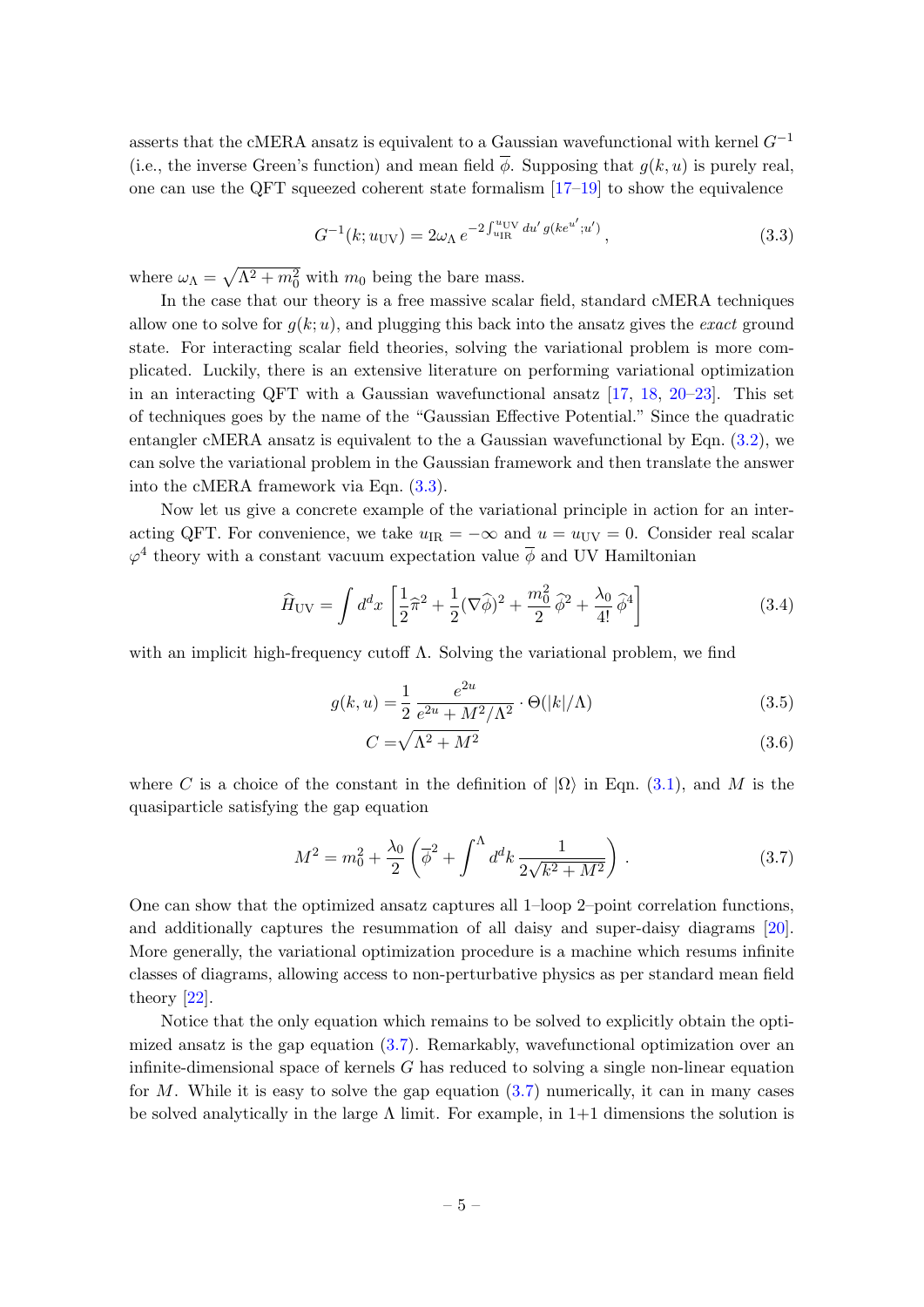<span id="page-6-1"></span>
$$
M^{2} = \frac{\lambda_{0}}{8\pi} W \left( \frac{32\pi \Lambda^{2}}{\lambda_{0}} e^{\frac{4\pi}{\lambda_{0}} (2m_{0}^{2} + \lambda_{0}\overline{\phi}^{2})} \right) + \mathcal{O}(1/\Lambda^{2}), \qquad (3.8)
$$

where  $W(z)$  is the Lambert W function. Indeed, Eqn.  $(3.8)$  (and thus Eqn.  $(3.5)$ ) is non-perturbative in the coupling of the theory.

#### <span id="page-6-0"></span>3.2 Interacting fermionic field theories.

For relativistic fermionic systems, Eqn. [\(3.2\)](#page-4-2) needs to be modified from the bosonic case although it will maintain a similar form. One difference is that fermionic states have vanishing 1-point functions, and likewise so should the ansatz. Letting  $\theta(k)$ ,  $\theta^{\dagger}(k)$  be Grassmannvalues functions following the formalism of [\[24\]](#page-10-11), we have the fermionic wavefunctional ansatz

$$
\Psi_u^{\text{ferm.}}[\theta, \theta^\dagger] = \langle \theta, \theta^\dagger | e^{-i u L} \mathcal{P} e^{\frac{1}{2} \int_{u_{\text{IR}}}^u du' \int d^d k} \left( \psi_k^\dagger \mathbf{g}(k e^{-u'}; u') \psi_k - \psi_k \mathbf{g}^\dagger(k e^{-u'}; u') \psi_k^\dagger \right) | \Omega \rangle
$$
  

$$
= \left[ \det(4\pi \, \mathbf{G}^{-1}) \right]^{1/4} e^{-\frac{1}{2} \int^{\Lambda} d^d k \int^{\Lambda} d^d k' \theta^\dagger(k) \, \mathbf{G}(k, k'; u) \, \theta(k')} \tag{3.9}
$$

where in this case the distance scale profile  $g(k; u)$  is a matrix which factorizes as  $g(k; u)$  =  $\chi(u) \cdot \Theta(|k|/\Lambda) k$  and  $|\Omega\rangle$  now denotes the fermion IR state. Notice that  $g(k; u)$  is now linear in k so that the ansatz reproduces the exact ground state of a free fermion theory. Also,  $\bf{G}$  is now the fermionic Green's function. We will restrict our attention to  $1+1$  dimensions where the gamma matrices are Pauli matrices, and the construction is particularly transparent. We denote the fermion operator by  $\psi = (\psi_1, \psi_2)$ , with  $\{\psi_1(k), \psi_1^{\dagger}(k')\} = \{\psi_2(k), \psi_2^{\dagger}(k')\} =$  $\delta^d(k - k')$ . Furthermore, we use the IR state  $|\Omega\rangle$  defined by [\[14\]](#page-10-4)

$$
\psi_1(k)|\Omega\rangle = 0\,, \quad \psi_2^{\dagger}(k)|\Omega\rangle = 0\,, \quad \text{for all } k \tag{3.10}
$$

and ansatz

$$
K(u) = i \int dk \left( g(k; u)\psi_1^{\dagger}(k)\psi_2(k) + g^*(k; u)\psi_1(k)\psi_2^{\dagger}(k) \right) \tag{3.11}
$$

where  $g(k; u)$  is a scalar function. We have the equivalence

$$
\mathbf{G}(k; u_{\rm UV}) = e^{2\sigma_2 \int_{u_{\rm IR}}^{u_{\rm UV}} du' g(ke^{u'}, u')}
$$
 (3.12)

which is similar in form to Eqn.  $(3.3)$ .

As an example of the fermion formalism, consider the Gross-Neveu Hamiltonian in 1+1 dimensions, namely

$$
\widehat{H} = \int dx \left[ -i\widehat{\psi}^{\dagger}\alpha \cdot \nabla \widehat{\psi} - \frac{\xi^{2}}{2} (\widehat{\psi}^{\dagger}\beta\widehat{\psi})^{2} + \gamma \left( \sigma + \widehat{\psi}^{\dagger}\beta\widehat{\psi} \right) \right]
$$
(3.13)

with an implicit frequency cutoff  $\Lambda$ , where  $\gamma (\sigma + \psi^{\dagger} \beta \psi)$  is a Lagrange multiplier term enforcing a bilinear condensate  $\sigma$ . We can write  $\alpha$  and  $\beta$  in terms of Pauli matrices as  $\alpha = (\alpha^1, \alpha^2) = (\sigma_1, \sigma_2)$  and  $\beta = \sigma_3$ . Solving the variational problem, we find that the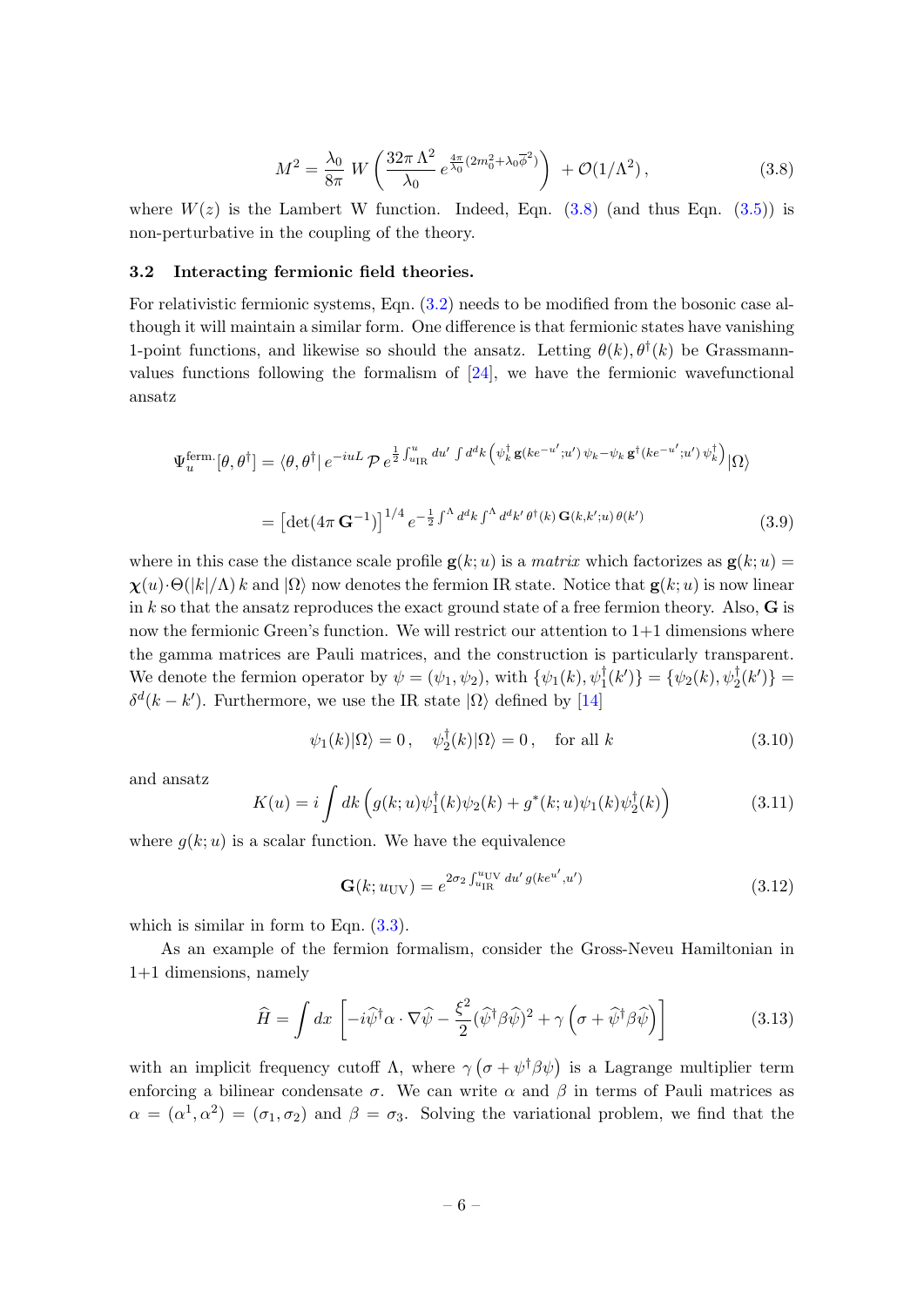ground state comprises of (a linear combination of) two vacua with dynamically generated variational quasiparticle masses  $M_{\pm}$  and non-zero condensate. The entanglers for the two vacua have

$$
g_{\pm}(k,u) = \frac{1}{2} \left[ -\arcsin \frac{\Lambda e^u}{\sqrt{\Lambda^2 e^{2u} + M_{\pm}^2}} + \frac{M_{\pm} \Lambda e^u}{M_{\pm}^2 + \Lambda^2 e^{2u}} \right] \cdot \Theta(|k|/\Lambda) k. \tag{3.14}
$$

The variational mass can be solved analytically for large  $\Lambda$ , and is given by

<span id="page-7-1"></span>
$$
M_{\pm} = \pm \Lambda \cdot e^{-2\pi \left(\frac{1}{\xi^2} + I_0(\Lambda)\right)} + \mathcal{O}(1/\Lambda^2). \tag{3.15}
$$

where the renormalized coupling  $\xi_R$  at scale  $\Lambda$  is

$$
\xi_R(\Lambda)^2 = \left(\frac{1}{\xi^2} - I_0(\Lambda)\right)^{-1}
$$
\n(3.16)

where we define

$$
I_n(z) := \frac{1}{2} \int d^d p \left( p^2 + z^2 \right)^{\frac{2n-1}{2}}.
$$
 (3.17)

We see from Eqn. [\(3.15\)](#page-7-1) that  $M_{\pm}$  is non-perturbative in the coupling  $\xi$ .

The techniques overviewed in this section generalize to systems of coupled bosons and fermions, gauge theories, and finite temperature theories [\[25–](#page-11-0)[28\]](#page-11-1). Additionally, one can solve for time-dependent states including non-equilibrium states [\[32–](#page-11-2)[35\]](#page-11-3). These same techniques are also useful for calculating variational approximations to entanglement entropy in interacting as well as quenched theories [\[36–](#page-11-4)[38\]](#page-11-5).

#### <span id="page-7-0"></span>3.3 Comments on the Renormalization Group.

Above we have computed several examples of quadratic cMERA circuits. To be precise, we have made two approximations: (1) the disentangler implementing the renormalization group (RG) flow is approximated as quadratic; and (2) the ground state wavefunctional is approximated as Gaussian. These approximations are variational, and come from optimizing the cMERA ansatz with respect to the UV Hamiltonian.

Let us consider the  $\varphi^4$  theory wavefunctional  $\Psi_u^{\text{scal.}}[\phi]$  defined above for  $d \leq 3+1$ . (see Eqn.'s  $(3.1), (3.2), (3.5)$  $(3.1), (3.2), (3.5)$  $(3.1), (3.2), (3.5)$  $(3.1), (3.2), (3.5)$  and  $(3.6)$ ). As we tune the scale u from 0 (i.e., the UV scale) down to  $-\infty$  (i.e., the IR scale), the quasiparticle mass M obtained from 2–point functions of  $\Psi_u^{\text{scal.}}[\phi]$  becomes rescaled by  $M \to e^{-u}M =: M(u)$ . Then the  $\beta$ -function of  $M(u)$  is simply

$$
\frac{dM(u)}{du} = -M(u) =: \beta(M(u)).
$$
\n(3.18)

This is the same simple  $\beta$ -function as that of a free scalar field with mass M. Of course, this is no surprise: we are *approximating* the ground state of  $\varphi^4$  theory as the ground state of a free massive scalar field theory with mass  $M$ , and so the RG flow of the mass is identical to that of a free massive scalar field theory. Notice that the bare mass  $m_0$  and bare coupling  $\lambda_0$  are not themselves renormalized, but are merely part of the definition of the constant  $M = M(0)$  due to the gap equation [\(3.7\)](#page-5-1).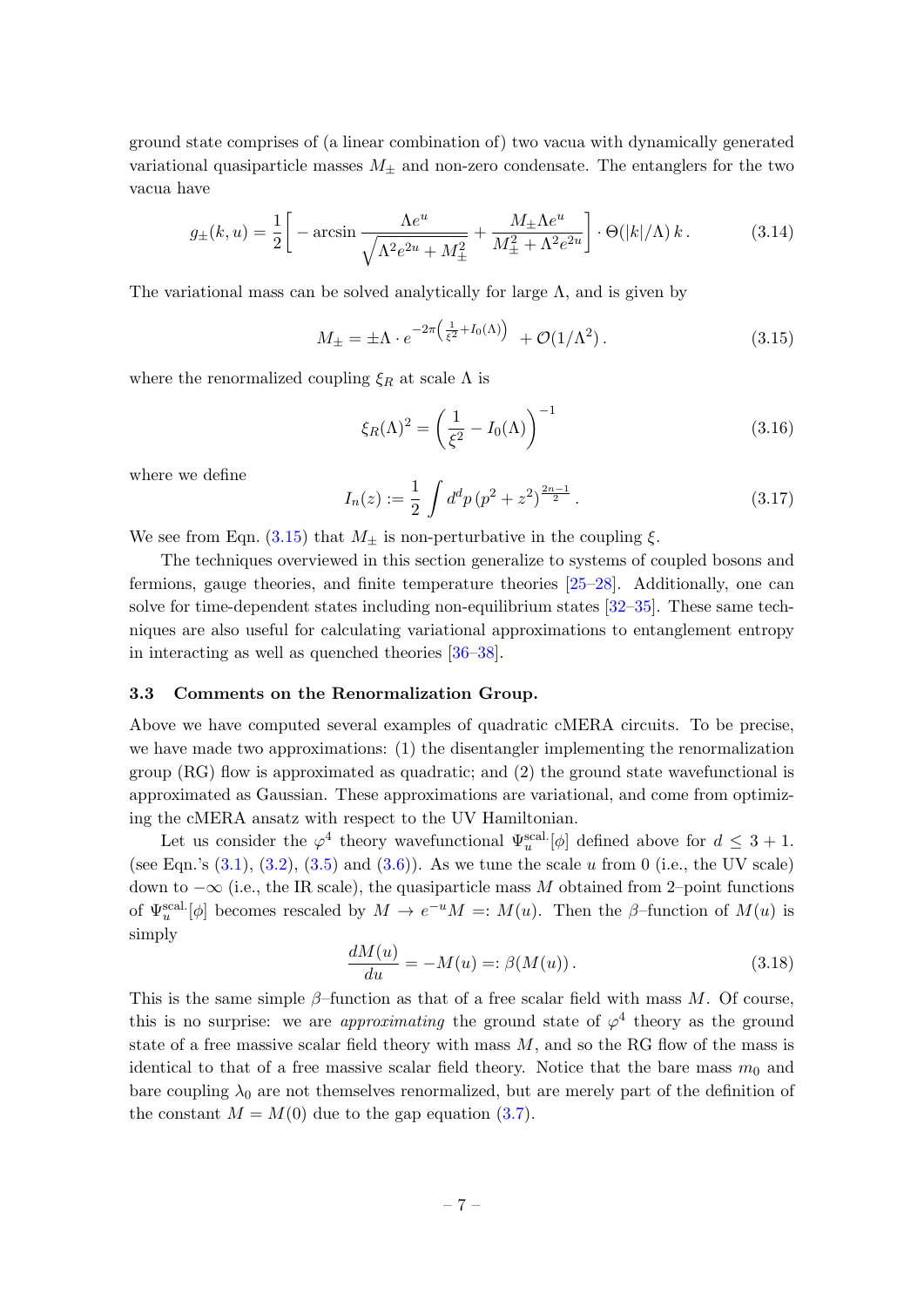Although the renormalization group of a free massive scalar field theory is simple, when cast in the cMERA formalism we are led to an interesting puzzle about the connection between cMERA and the Wilsonian renormalization group. Suppose we have a free scalar field theory with UV Hamiltonian

$$
\widehat{H}_{\rm UV} = \int^{\Lambda} d^d k \left[ \frac{1}{2} \widehat{\pi}(k) \widehat{\pi}(-k) + \frac{1}{2} \widehat{\phi}(k) (k^2 + m_0^2) \widehat{\phi}(-k) \right],\tag{3.19}
$$

which is expressed in momentum space. Its associated ground state is  $|\Psi_{UV}\rangle$ . Indeed, the cMERA circuit U can be obtained exactly in this case  $[13, 14]$  $[13, 14]$ , and we can calculate the exact renormalized ground state (up to scale  $\Lambda$ ) as

$$
|\Psi_u\rangle = U^{\dagger}(0, u)|\Psi_{UV}\rangle. \tag{3.20}
$$

for  $-\infty < u \leq 0$ .

A simple interpretation of Wilsonian RG would suggest that the renormalized Hamiltonian would be the effective Hamiltonian

$$
\widehat{H}_{\text{eff}}(u) = \int^{\Lambda} d^d k \left[ \frac{1}{2} \widehat{\pi}(k) \widehat{\pi}(-k) + \frac{1}{2} \widehat{\phi}(k) (k^2 + e^{-2u} m_0^2) \widehat{\phi}(-k) \right] \tag{3.21}
$$

where the mass has been rescaled. But in fact, cMERA gives that the renormalized Hamiltonian is  $U^{\dagger}(0, u)\hat{H}_{\text{UV}}U(0, u) = \hat{H}_{\text{cMERA}}(u)$  which is only spatially *quasi*-local [\[39\]](#page-11-6). Notice that

$$
\widehat{H}_{\text{eff}}(u) \neq \widehat{H}_{\text{cMERA}}(u),\tag{3.22}
$$

even though both Hamiltonians have the same, correct renormalized ground state (up to scale  $\Lambda$ ). This seems to be in tension with naïve expectations: one might expect the renormalized Hamiltonian to be strictly local, but contain renormalized parameters and irrelevant (albeit local) operators. However, such a Hamiltonian could not be unitarily related to the UV Hamiltonian, since it would have a different spectrum. In other words, to obtain a renormalized Hamiltonian that has the correct renormalized ground state and the same spectrum as the UV Hamiltonian, the renormalized Hamiltonian may need to be only quasi-local, as suggest by cMERA even in the free scalar field case.

## <span id="page-8-0"></span>3.4 Beyond quadratic order.

We briefly comment on techniques to go beyond quadratic order in the entangler, although explicit constructions will be given in future work. The central difficulty in going beyond quadratic order is the ability to efficiently compute expectation values of a non-quadratic ansatz with respect to a Hamiltonian. In particular, it is famously difficult to compute moments of non-Gaussian wavefunctionals.

Since the entangler  $K(u')$  lies in a path-ordered exponential, one possible approach is to perform perturbation theory in its non-quadratic terms. Although the resulting ansatz is perturbative in the idealized entangler, the resulting variationally optimized ansatz can be non-perturbative in the parameters of the Hamiltonian, and indeed produce correlations which come from re-summing infinite classes of diagrams. Various perturbative methods in this vein can be found in [\[40](#page-11-7)[–45\]](#page-12-0).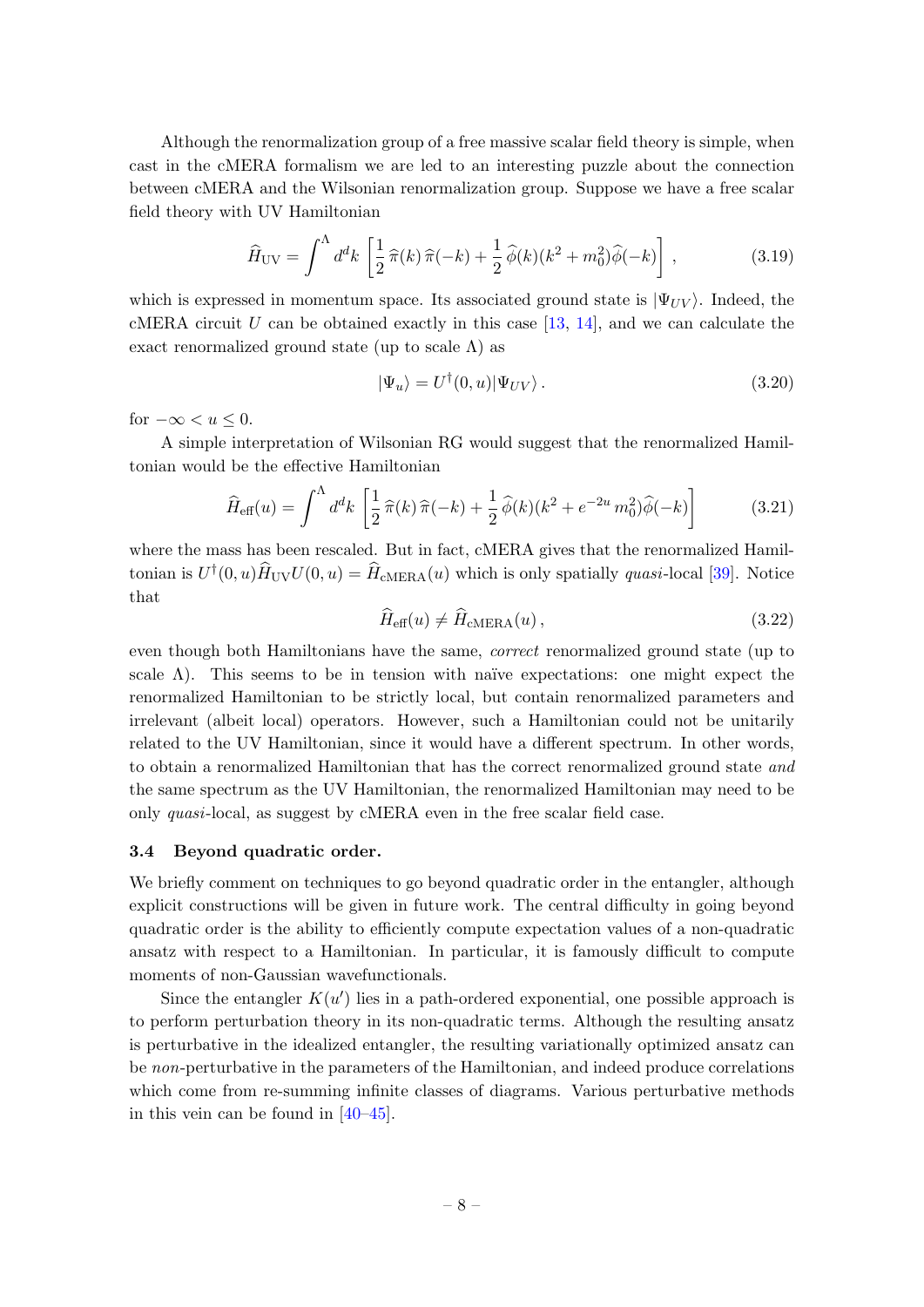On the other hand, one could hope to gain analytic traction by choosing special forms of the disentangler which give rise to wavefunctionals with calculable moments. Since the quadratic ansatz is a multi-mode squeezed coherent state, it is natural to understand its tractable generalizations which are discussed in the quantum optics literature (for example, see [\[46–](#page-12-1)[49\]](#page-12-2)). These techniques can yield a class of non-quadratic cMERA ansatzes with calculable moments.

## <span id="page-9-0"></span>4 Discussion.

While cMERA has existed for a number of years, it has so far only been applied to free fields. This provides a first step in applying cMERA to interacting fields, and widens the scope of cMERA's applications to include mean field theory. We have shown that there is an equivalence between cMERA with a quadratic entangler and the Gaussian wavefunctional ansatz, and established a dictionary between the two variational methods for bosons and fermions. Already at quadratic order in the disentangler, we showed that cMERA can access non-perturbative behavior of QFT's as per mean field theory. In future work, it would be interesting to explore applications to holography and entanglement geometry, gapless theories like conformal field theories, and the landscape of generalized cMERA ansatzes.

### Acknowledgements

JC is supported by the Fannie and John Hertz Foundation and the Stanford Graduate Fellowship program. MTM is supported by the MIT Department of Physics under U.S. Department of Energy grant Contract Number DE-SC00012567. JMV is supported by Ministerio de Economía y Competitividad FIS2015-69512-R and Programa de Excelencia de la Fundación Séneca 19882/GERM/15. We thank Patrick Hayden, Ali Mollabashi, Guifr´e Vidal, Tom Imbo, Hong Liu, Nima Lashkari, Tobias Osborne and the referee for valuable conversations and feedback.

## References

- <span id="page-9-1"></span>[1] Vidal, Guifré. "Entanglement renormalization." Physical Review Letters 99.22 (2007): 220405.
- [2] Vidal, Guifré. "Class of quantum many-body states that can be efficiently simulated." Physical Review Letters 101.11 (2008): 110501.
- [3] Vidal, Guifré. "Entanglement renormalization: an introduction." arXiv:0912.1651 (2009).
- <span id="page-9-2"></span>[4] Hauru, Markus. "Multiscale Entanglement Renormalisation Ansatz." (2013).
- <span id="page-9-3"></span>[5] Evenbly, Glen, and Guifr Vidal. "Algorithms for entanglement renormalization." Physical Review B 79.14 (2009): 144108.
- [6] Corboz, Philippe, and Guifré Vidal. "Fermionic multiscale entanglement renormalization ansatz." Physical Review B 80.16 (2009): 165129.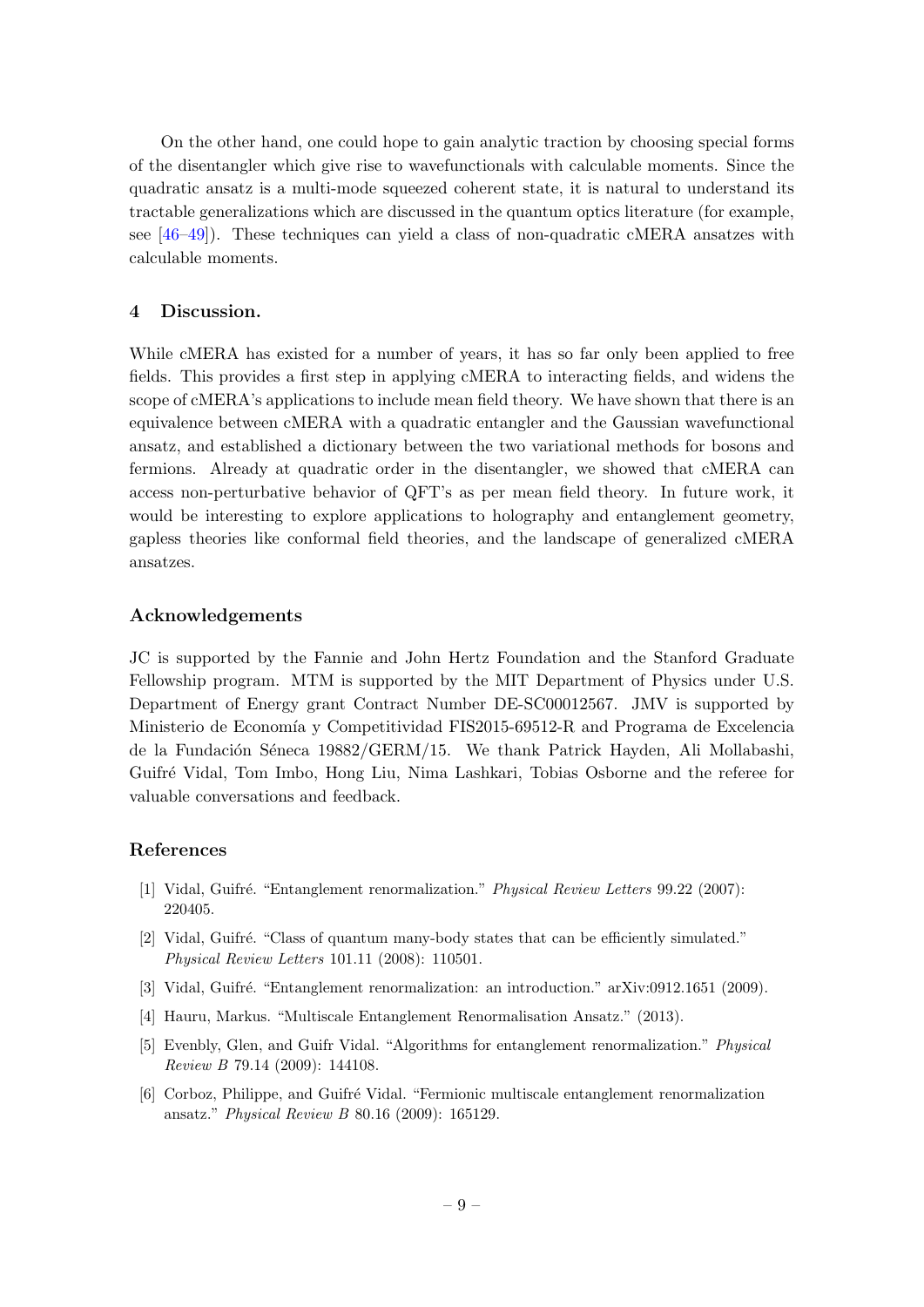- [7] Corboz, Philippe, et al. "Simulation of interacting fermions with entanglement renormalization." Physical Review A 81.1 (2010): 010303.
- [8] Evenbly, G., and G. Vidal. "Entanglement renormalization in noninteracting fermionic systems." Physical Review B 81.23 (2010): 235102.
- [9] Evenbly, G., and G. Vidal. "Entanglement renormalization in free bosonic systems: real-space versus momentum-space renormalization group transforms." New Journal of Physics 12.2 (2010): 025007.
- [10] Evenbly, Glen, and Guifré Vidal. "Frustrated antiferromagnets with entanglement renormalization: Ground state of the spin-1 2 heisenberg model on a kagome lattice." Physical Review Letters 104.18 (2010): 187203.
- [11] Evenbly, G., et al. "Boundary quantum critical phenomena with entanglement renormalization." Physical Review B 82.16 (2010): 161107.
- <span id="page-10-0"></span>[12] Evenbly, Glen, and Guifré Vidal. "Quantum criticality with the multi-scale entanglement renormalization ansatz." Strongly Correlated Systems. Springer Berlin Heidelberg, 2013. 99-130.
- <span id="page-10-1"></span>[13] Haegeman, Jutho, et al. "Entanglement renormalization for quantum fields in real space." Physical Review Letters 110.10 (2013): 100402.
- <span id="page-10-4"></span>[14] Nozaki, Masahiro, Shinsei Ryu, and Tadashi Takayanagi. "Holographic geometry of entanglement renormalization in quantum field theories." Journal of High Energy Physics 2012.10 (2012): 1-40.
- <span id="page-10-2"></span>[15] Mollabashi, Ali, et al. "Holographic geometry of cMERA for quantum quenches and finite temperature." arXiv:1311.6095 (2013).
- <span id="page-10-3"></span>[16] Cornwall, John M., Roman Jackiw, and Eleftherios Tomboulis. "Effective action for composite operators." Physical Review D 10.8 (1974): 2428.
- <span id="page-10-5"></span>[17] Tsue, Yasuhiko, and Yoshikazu Fujiwara. "Time-dependent variational approach in terms of squeezed coherent states." Progress of Theoretical Physics 86.2 (1991): 443-467.
- <span id="page-10-7"></span>[18] Tsue, Yasuhiko, and Yoshikazu Fujiwara. "Time-dependent variational approach to (1+ 1)-dimensional scalar-field solitons in terms of squeezed coherent states." Progress of Theoretical Physics 86.2 (1991): 469-489.
- <span id="page-10-6"></span>[19] Van-Brunt, Alexander, and Matt Visser. "Special-case closed form of the Baker-Campbell-Hausdorff formula." Journal of Physics A: Mathematical and Theoretical 48.22 (2015): 225207.
- <span id="page-10-8"></span>[20] Barnes, Ted, and G. I. Ghandour. "Renormalization of trial wave functionals using the effective potential." Physical Review D 22.4 (1980): 924.
- [21] Stevenson, P. M. "Gaussian effective potential: Quantum mechanics." Physical Review D 30.8 (1984): 1712.
- <span id="page-10-10"></span>[22] Stevenson, P. M. "Gaussian effective potential. II –  $\lambda \varphi^4$  field theory." Physical Review D 32.6 (1985): 1389.
- <span id="page-10-9"></span>[23] Stevenson, P. M., and I. Roditi. "Gaussian effective potential. III –  $\varphi^6$  theory and bound states." Physical Review D 33.8 (1986): 2305.
- <span id="page-10-11"></span>[24] Floreanini, R., and R. Jackiw. "Functional representation for fermionic quantum fields." Physical Review D 37.8 (1988): 2206.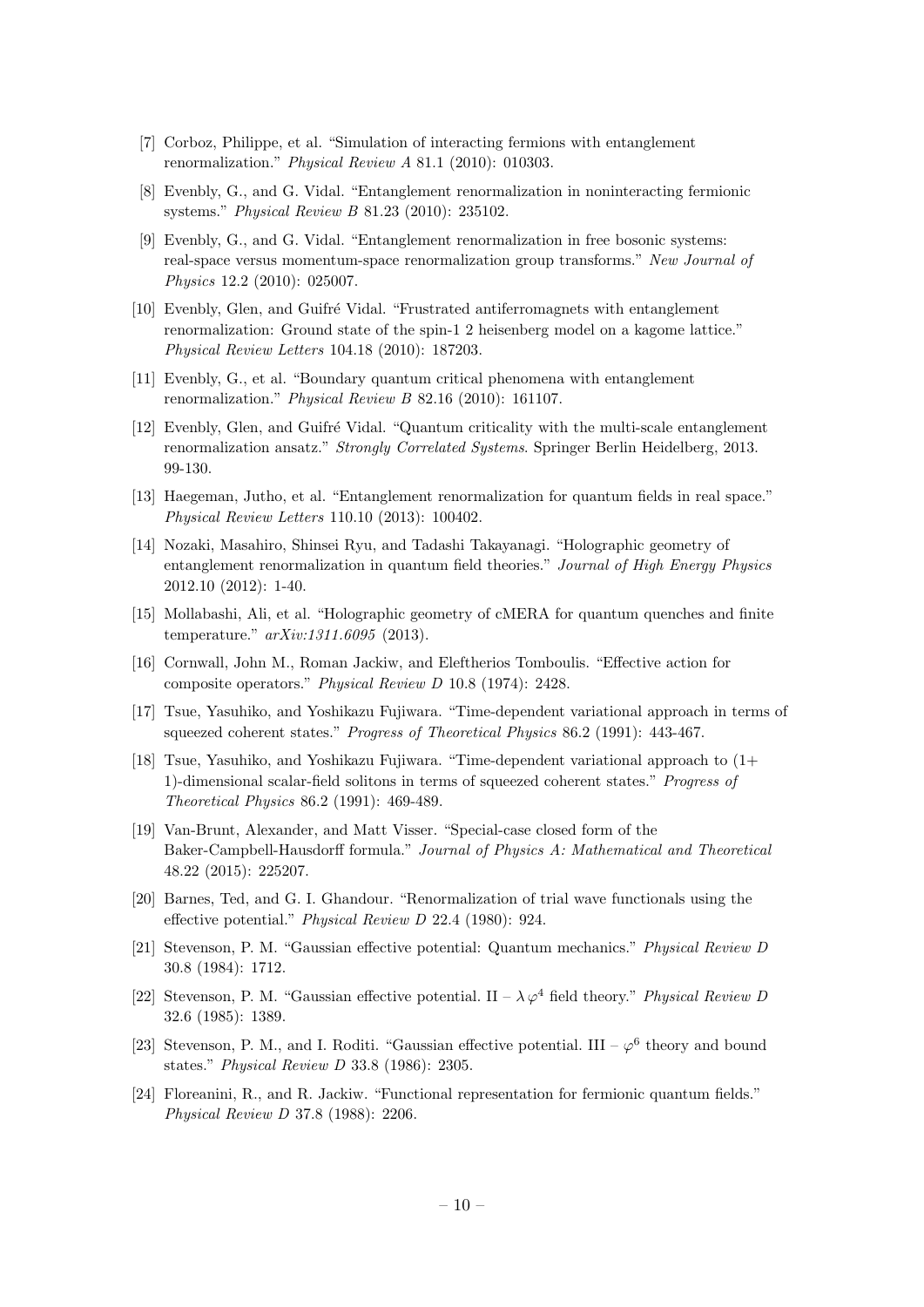- <span id="page-11-0"></span>[25] Namgung, W., P. M. Stevenson, and J. F. Reed. "Gaussian-effective-potential studies of fermion-scalar theories." Zeitschrift für Physik C Particles and Fields  $45.1$  (1989):  $47-56$ .
- [26] Yee, Jae Hyung. "Schrodinger picture representation of quantum field theory." No. SNUTP-92-40. 1992.
- [27] Ibanez-Meier, R., I. Stancu, and P. M. Stevenson. "Gaussian effective potential for the U (1) Higgs model." Zeitschrift für Physik C Particles and Fields 70.2 (1996): 307-319.
- <span id="page-11-1"></span>[28] Siringo, Fabio, and Luca Marotta. "Gaussian effective potential for the standard model SU (2) U (1) electroweak theory." Physical Review D 78.1 (2008): 016003.
- [29] Roditi, Itzhak. "Scalar fields at finite temperature: The gaussian effective potential approach." Physics Letters B 169.2-3 (1986): 264-270.
- [30] Hajj, G. A., and P. M. Stevenson. "Finite-temperature effects on the Gaussian effective potential." Physical Review D 37.2 (1988): 413.
- [31] Lee, Hyuk-Jae, Kyunghyun Na, and Jae Hyung Yee. "Finite temperature quantum field theory in the functional Schrdinger picture." Physical Review D 51.6 (1995): 3125.
- <span id="page-11-2"></span>[32] Jackiw, R., and A. Kerman. "Time-dependent variational principle and the effective action." Physics Letters A 71.2-3 (1979): 158-162.
- [33] Pi, So-Young, and M. Samiullah. "Renormalizability of the time-dependent variational equations in quantum field theory." Physical Review D 36.10 (1987): 3128.
- [34] Tsue, Yasuhiko, and Yoshikazu Fujiwara. "Time-dependent variational approach in terms of squeezed coherent states." Progress of Theoretical Physics 86.2 (1991): 443-467.
- <span id="page-11-3"></span>[35] Eboli, O., R. Jackiw, and So-Young Pi. "Quantum fields out of thermal equilibrium." Physical Review D 37.12 (1988): 3557.
- <span id="page-11-4"></span>[36] Cotler, Jordan S., and Mark T. Mueller. "Entanglement entropy and variational methods: Interacting scalar fields." Annals of Physics 365 (2016): 91-117.
- [37] Cotler, Jordan S., and Mark T. Mueller. "Entanglement Entropy of the Gross-Neveu Model." arXiv:1512.00023 (2015).
- <span id="page-11-5"></span>[38] Cotler, Jordan S., et al. "Entanglement Growth after a Global Quench in Free Scalar Field Theory." arXiv:1609.00872 (2016).
- <span id="page-11-6"></span>[39] Hu, Qi, and Guifre Vidal. "Spacetime symmetries and conformal data in the continuous multi-scale entanglement renormalization ansatz." arXiv:1703.04798 (2017).
- <span id="page-11-7"></span>[40] Stancu, I., and P. M. Stevenson. "Second-order corrections to the Gaussian effective potential of  $\lambda \varphi^4$  theory." Physical Review D 42.8 (1990): 2710.
- [41] Stancu, Ion. "Post-Gaussian effective potential in scalar and scalar-fermion theories." Physical Review D 43.4 (1991): 1283.
- [42] Cea, Paolo, and Luigi Tedesco. "Perturbation theory with a variational basis: The Generalized Gaussian effective potential." Physical Review D 55.8 (1997): 4967.
- [43] Yee, Jae Hyung. "Variational approach to quantum field theory: Gaussian approximation and the perturbative expansion around it." hep-th/9707234 (1997).
- [44] Lee, Geon Hyoung, and Jae Hyung Yee. "Perturbative expansion around the Gaussian effective action: The background field method." Physical Review D 56.10 (1997): 6573.